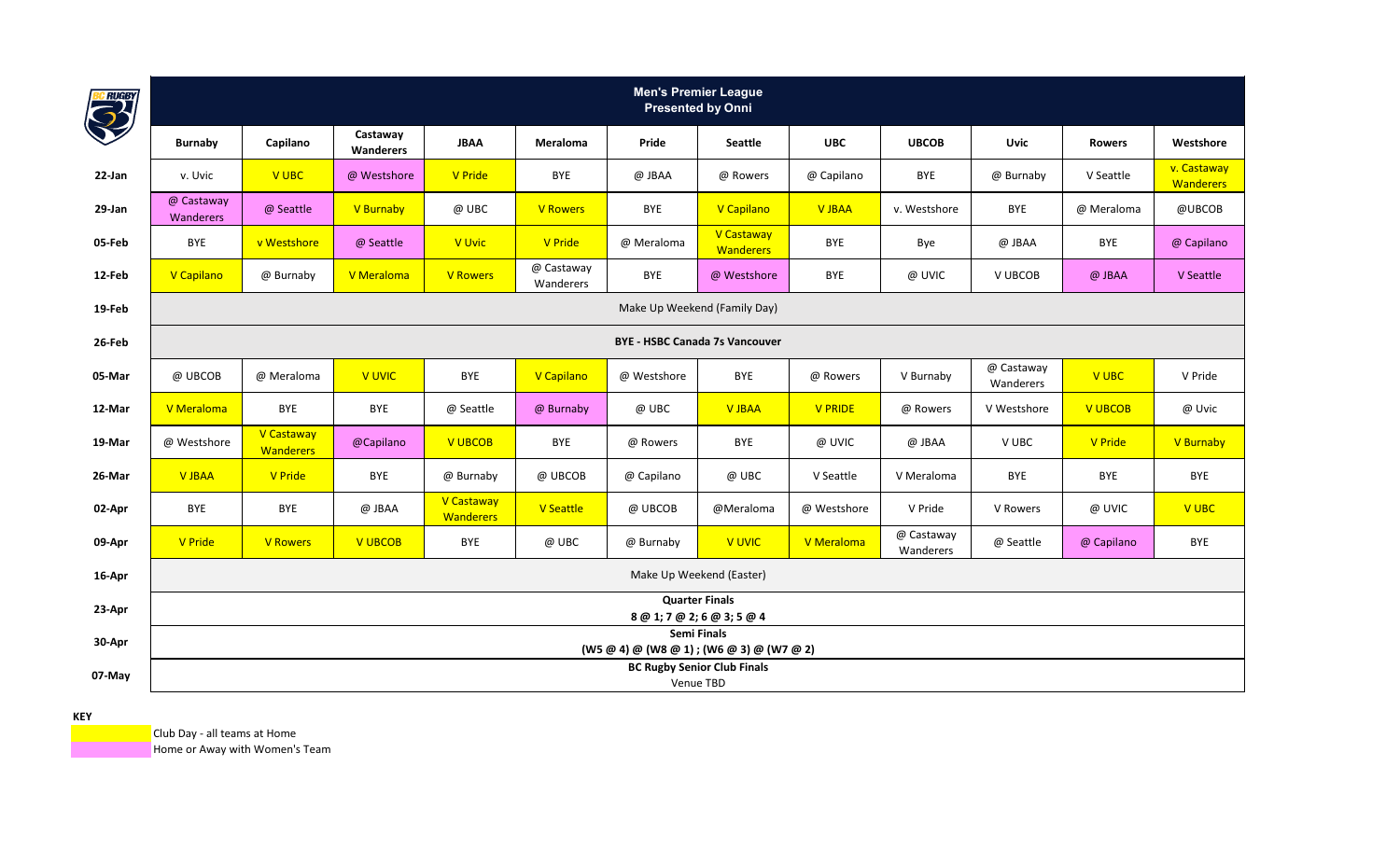| <b>BC RUGST</b> |                                       |                         |                       |                         |                 |                 |                         |                         | <b>Men's Premier Reserve/Division 1</b>             |                                 |             |                 |            |             |                   |                          |                |                         |
|-----------------|---------------------------------------|-------------------------|-----------------------|-------------------------|-----------------|-----------------|-------------------------|-------------------------|-----------------------------------------------------|---------------------------------|-------------|-----------------|------------|-------------|-------------------|--------------------------|----------------|-------------------------|
|                 | Burnaby                               | Capilano                | Castaway<br>Wanderers | <b>JBAA</b>             | Meraloma        | <b>UBC</b>      | <b>UBCOB</b>            | Uvic                    | <b>Rowers</b>                                       | Westshore                       | Abbotsford  | <b>Bayside</b>  | Kamloops   | Kelowna     | Langley           | Cowichan                 | Nanaimo        | <b>Port Alberni</b>     |
| 22-Jan          | v. Uvic                               | V UBC                   | @ Westshore           | v. Cowichan             | @ Abby          | @ Capilano      | <b>BYE</b>              | @ Burnaby               | BYE                                                 | v. Castaway<br><b>Wanderers</b> | v. Lomas    | @ Langley       | BYE        | BYE         | v. Bayside        | @ JBAA                   | @ Port Alberni | v. Nanaimo              |
| 29-Jan          | @ Castaway<br>Wanderers               | <b>BYE</b>              | V Burnaby             | BYE                     | <b>V</b> Rowers | v. Port Alberni | v. Westshore            | <b>BYE</b>              | @ Meraloma                                          | @ UBCOB                         | @ Nanaimo   | @ Cowichan      | v. Kelowna | @ Kamloops  | BYE               | v. Bayside               | v. Abby        | @ UBC                   |
| 05-Feb          | <b>BYE</b>                            | v Westshore             | BYE                   | V Uvic                  | v. Kamloops     | @ Bayside       | @ Langley               | @ JBAA                  | v. Nanaimo                                          | @ Capilano                      | BYE         | v. UBC          | @ Lomas    | BYE         | v. UBCOB          | BYE                      | @ Rowers       | BYE                     |
| 12-Feb          | V Capilano                            | @ Burnaby               | v. Port Albern        | <b>V</b> Rowers         | <b>BYE</b>      | BYE             | @ UVIC                  | V UBCOB                 | @ JBAA                                              | BYE                             | v. Cowichan | v. Kamloops     | @ Bayside  | @ Langley   | v. Kelowna        | @ Abby                   | <b>BYE</b>     | @ Castaway<br>Wanderers |
| 19-Feb          | Make Up Weekend (Family Day)          |                         |                       |                         |                 |                 |                         |                         |                                                     |                                 |             |                 |            |             |                   |                          |                |                         |
| 26-Feb          | <b>BYE - HSBC Canada 7s Vancouver</b> |                         |                       |                         |                 |                 |                         |                         |                                                     |                                 |             |                 |            |             |                   |                          |                |                         |
| 05-Mar          | <b>BYE</b>                            | @ Meraloma              | <b>V UVIC</b>         | @ Port Alberni          | V Capilano      | @ Rowers        | v. Kamloops             | @ Castaway<br>Wanderers | <b>VUBC</b>                                         | v. Cowichan                     | v. Kelowna  | BYE             | @ UBCOB    | @ Abby      | @ Nanaimo         | @ Westshore              | v. Langley     | v. JBAA                 |
| 12-Mar          | V Meraloma                            | BYE                     | BYE                   | <b>BYE</b>              | @ Burnaby       | v. Kelowna      | @ Rowers                | V Westshore             | <b>V UBCOB</b>                                      | @ Uvic                          | BYE         | v. Port Alberni | BYE        | @ UBC       | <b>BYE</b>        | BYE                      | <b>BYE</b>     | @ Bayside               |
| 19-Mar          | @ Westshore                           | V Castaway<br>Wanderers | @Capilano             | <b>V UBCOB</b>          | @ Kelowna       | @ UVIC          | @ JBAA                  | V UBC                   | v. Langley                                          | V Burnaby                       | @ Kamloops  | @ Nanaimo       | v. Abby    | v. Lomas    | @ Rowers          | v. Port Alberni          | v. Bayside     | @ Cowichan              |
| 26-Mar          | V JBAA                                | v. Nanimo               | @ Cowichan            | @ Burnaby               | @ UBCOB         | v. Abby         | V Meraloma              | @ Port Alberni          | <b>BYE</b>                                          | BYE                             | @ UBC       | @ Kelowna       | v. Langley | v. Bayside  | @ Kamloops        | v. Castaway<br>Wanderers | @ Capilano     | v. Uvic                 |
| 02-Apr          | @ Kamloops                            | @ Kelowna               | @ JBAA                | V Castaway<br>Wanderers | <b>BYE</b>      | @ Westshore     | <b>BYE</b>              | V Rowers                | @ UVIC                                              | V UBC                           | v. Langley  | BYE             | v. Burnaby | v. Capilano | @ Abby            | v. Nanaimo               | @ Cowichan     | BYE                     |
| 09-Apr          | v. Cowichan                           | <b>V</b> Rowers         | <b>V UBCOB</b>        | @ Nanaimo               | @ Langley       | BYE             | @ Castaway<br>Wanderers | BYE                     | @ Capilano                                          | @ Port Alerbni                  | @ Bayside   | v. Abby         | @ Kelowna  | v. Kamloops | <b>V</b> Meraloma | @ Burnaby                | v. JBAA        | v. Westshore            |
| 16-Apr          |                                       |                         |                       |                         |                 |                 |                         |                         | Make Up Weekend (Easter)                            |                                 |             |                 |            |             |                   |                          |                |                         |
| 23-Apr          |                                       |                         |                       |                         |                 |                 |                         |                         | <b>Quarter Finals</b><br>8 @ 1; 7 @ 2; 6 @ 3; 5 @ 4 |                                 |             |                 |            |             |                   |                          |                |                         |
| 30-Apr          |                                       |                         |                       |                         |                 |                 |                         |                         | Semi Finals                                         |                                 |             |                 |            |             |                   |                          |                |                         |
| 07-May          |                                       |                         |                       |                         |                 |                 |                         |                         | <b>BC Rugby Senior Club Finals</b><br>Venue TBD     |                                 |             |                 |            |             |                   |                          |                |                         |

Club Day - all teams at Home

**Home or Away with Women's Team**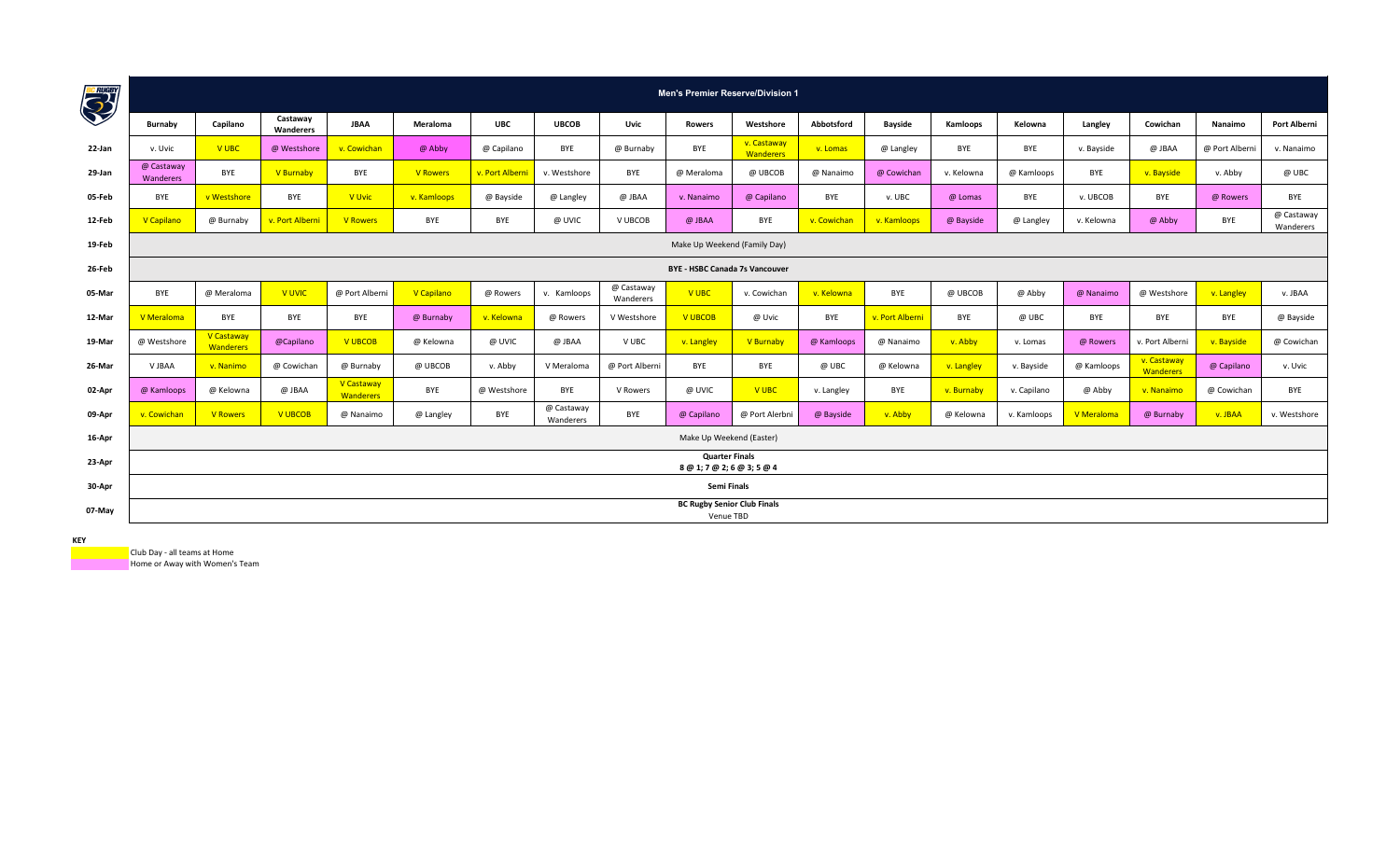|        |                                |                                | <b>Men's Division 2</b>                                |                        |                                |                                |
|--------|--------------------------------|--------------------------------|--------------------------------------------------------|------------------------|--------------------------------|--------------------------------|
|        | Axemen                         | <b>Scribes</b>                 | SFU / Ridge<br><b>Meadows</b>                          | <b>Surrey</b>          | <b>TWU</b>                     | <b>United</b>                  |
| 22-Jan | <b>BYE</b>                     | <b>BYE</b>                     | @ United                                               | v. TWU                 | @ Surrey                       | v. SFU/Ridge<br><b>Meadows</b> |
| 29-Jan | <b>BYE</b>                     | v. SFU/Ridge<br><b>Meadows</b> | @ Scribes                                              | <b>BYE</b>             | <b>BYE</b>                     | <b>BYE</b>                     |
| 05-Feb | @ TWU                          | @ United                       | v. Surrey                                              | @ SFU/Ridge<br>Meadows | v. Axemen                      | v. Scribes                     |
| 12-Feb | @ Surrey                       | v. TWU                         | v. United                                              | v. Axemen              | @ Scribes                      | @ SFU/Ridge<br>Meadows         |
| 19-Feb |                                |                                | Make Up Weekend (Family Day)                           |                        |                                |                                |
| 26-Feb |                                |                                | <b>BYE - HSBC Canada 7s Vancouver</b>                  |                        |                                |                                |
| 05-Mar | @ United                       | @ Surrey                       | <b>BYE</b>                                             | v. Scribes             | <b>BYE</b>                     | v. Axemen                      |
| 12-Mar | @ Scribes                      | v. Axemen                      | v. Surrey                                              | @ SFU/Ridge<br>Meadows | @ United                       | v. TWU                         |
| 19-Mar | v. Surrey                      | v. United                      | @ TWU                                                  | @ Axemen               | v. SFU/Ridge<br><b>Meadows</b> | @ Scribes                      |
| 26-Mar | v. TWU                         | @ SFU/Ridge<br><b>Meadows</b>  | v. Scribes                                             | v. United              | @ Axemen                       | @ Surrey                       |
| 02-Apr | v. Scribes                     | @ Axemen                       | <b>BYE</b>                                             | @ TWU                  | v. Surrey                      | <b>BYE</b>                     |
| 09-Apr | v. SFU/Ridge<br><b>Meadows</b> | <b>BYE</b>                     | @ Axemen                                               | <b>BYE</b>             | v. United                      | @ TWU                          |
| 16-Apr |                                |                                | Make Up Weekend (Easter)                               |                        |                                |                                |
| 23-Apr |                                |                                | <b>Quarter Finals</b><br>1 & 2 BYE; 6 @ 3; 5 @ 4       |                        |                                |                                |
| 30-Apr |                                |                                | <b>Semi Finals</b>                                     |                        |                                |                                |
| 07-May |                                |                                | <b>BC Rugby Senior Club Finals</b><br><b>Venue TBD</b> |                        |                                |                                |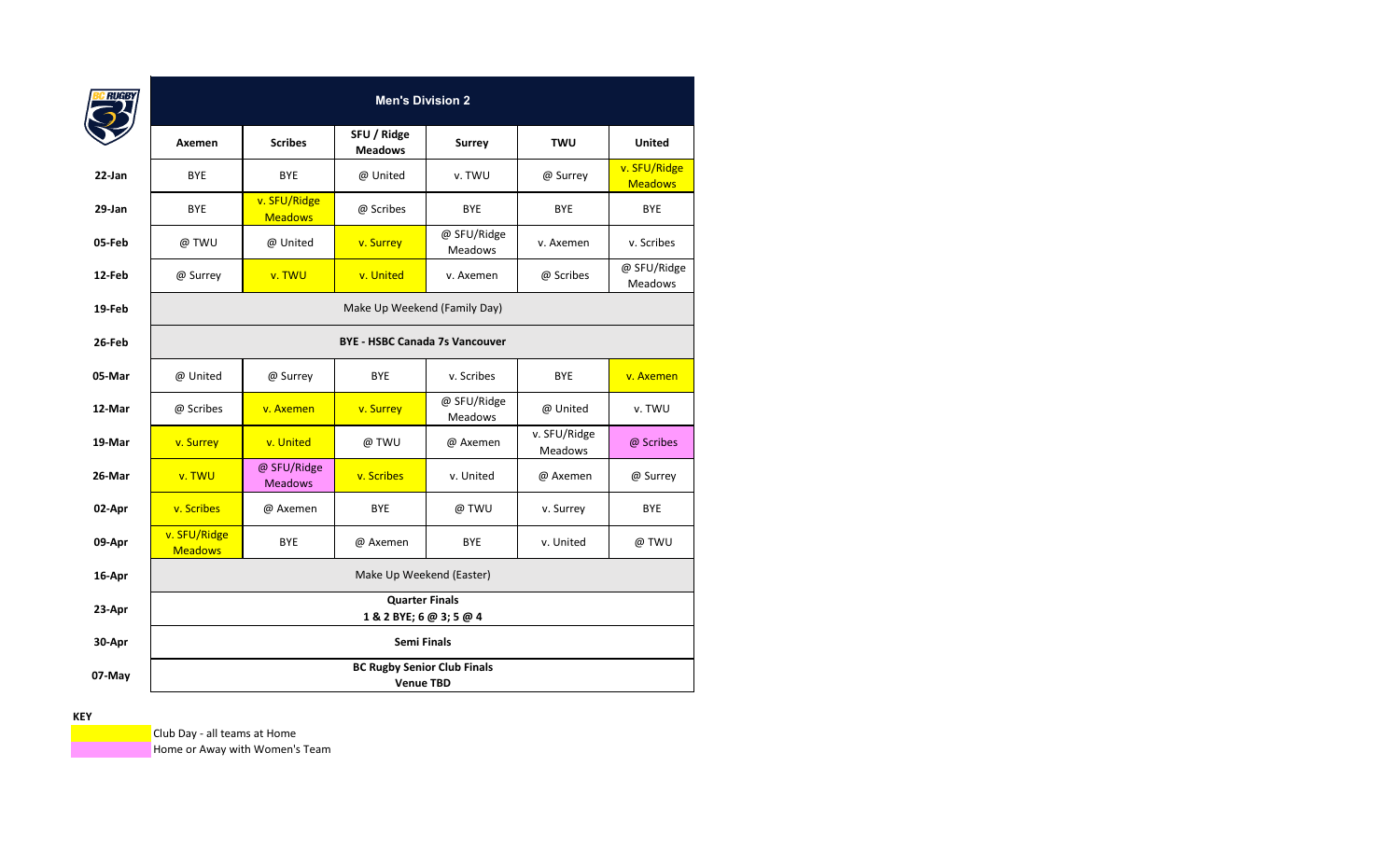| <b>BC RUGHT</b> |                                       |               |                |                   |                |                     |                       |                 |                         | <b>Men's Division 3</b>                             |            |               |                     |                           |                                |                     |                |            |                          |
|-----------------|---------------------------------------|---------------|----------------|-------------------|----------------|---------------------|-----------------------|-----------------|-------------------------|-----------------------------------------------------|------------|---------------|---------------------|---------------------------|--------------------------------|---------------------|----------------|------------|--------------------------|
|                 | Abbotsford                            | Axemen        | <b>Bayside</b> | <b>Brit-Lions</b> | <b>Burnaby</b> | Capilano            | Castaway<br>Wanderers | Chilliwack      | Comox                   | Kats                                                | Kelowna    | Langley       | Meraloma            | Meraloma<br><b>Rogues</b> | Nanaimo                        | Richmond            | <b>Scribes</b> | <b>UBC</b> | Uvic                     |
| 22-Jan          | v. Lomas                              | <b>BYE</b>    | v. Burnaby     | V Langley         | @ Bayside      | <b>VUBC</b>         | @ Comox               | @ Kats          | V Castaway<br>Wanderers | V Chilliwack                                        | <b>BYE</b> | @ Brit Lions  | @ Abby              | BYE                       | BYE                            | BYE                 | Bye            | @ Capilano | <b>BYE</b>               |
| 29-Jan          | BYE                                   | @ UBC         | @ Scribes      | @ Richmond        | V Kelowna      | BYE                 | @ UVIC                | V Langley       | V Nanaimo               | BYE                                                 | @ Burnaby  | @ Chilliwack  | <b>V</b> Rogues     | @ Meraloma                | @ COMOX                        | <b>V Brit Lions</b> | v. Bayside     | V Axemen   | v. Castaway<br>Wanderers |
| 05-Feb          | @ Brit-Lions                          | @ Langley     | BYE            | v. Abby           | V Scribes      | <b>V Chilliwack</b> | V Nanaimo             | @ Capilano      | @ Uvic                  | @ Rogues                                            | @ Meraloma | V Axemen      | V Kelowna           | V Kats                    | @ Castaway<br>Wanderers        | @ UBC               | @ Burnaby      | V Richmond | V Comox                  |
| 12-Feb          | v. Richmond                           | @ Bayside     | v. Axemen      | BYE               | V Capilano     | @ Burnaby           | V Comox               | BYE             | @ Castaway<br>Wanderers | @ Langley                                           | BYE        | <b>V</b> Kats | <b>BYE</b>          | @ Scribes                 | <b>VUVIC</b>                   | @ Abby              | v. Rogues      | BYE        | @ Nanaimo                |
| 19-Feb          | Make Up Weekend (Family Day)          |               |                |                   |                |                     |                       |                 |                         |                                                     |            |               |                     |                           |                                |                     |                |            |                          |
| 26-Feb          | <b>BYE - HSBC Canada 7s Vancouver</b> |               |                |                   |                |                     |                       |                 |                         |                                                     |            |               |                     |                           |                                |                     |                |            |                          |
| 05-Mar          | v. Kelowna                            | BYE           | BYE            | @ Chilliwack      | @ Kats         | @ Meraloma          | <b>V UVIC</b>         | v Brit Lions    | BYE                     | V Burnaby                                           | @ Abby     | @ Nanaimo     | v. Capilano         | V UBC                     | <b>V</b> Langley               | BYE                 | BYE            | @ Rogues   | @ Castaway<br>Wanderers  |
| 12-Mar          | @ Scribes                             | @ Kats        | V Chilliwack   | V Capilano        | v Meraloma     | @ Brit Lions        | BYE                   | @ Bayside       | V Uvic                  | v. Axemen                                           | @ UBC      | Bye           | @ Burnaby           | @ Richmond                | BYE                            | V Rogues            | V Abby         | V Kelowna  | @ Comox                  |
| 19-Mar          | <b>BYE</b>                            | v. Burnaby    | @Brit Lions    | V Bayside         | @ Axemen       | BYE                 | @ Nanaimo             | V Richmond      | <b>BYE</b>              | V Langley                                           | v. Rogues  | @ Kats        | @ Scribes           | @ Kelowna                 | v Castaway<br><b>Wanderers</b> | @ Chilliwack        | v. Lomas       | @ UVIC     | v UBC                    |
| 26-Mar          | V Castaway<br>Wanderers               | v. Brit-Lions | @ Kelowna      | @ Axemen          | <b>BYE</b>     | V Nanaimo           | @ Abby                | <b>V</b> Rogues | @Langley                | V UVIC                                              | V Bayside  | V Comox       | BYE                 | @ Chilliwack              | @ Capilano                     | <b>V</b> Scribes    | @ Richmond     | BYE        | @ Kats                   |
| 02-Apr          | @ Rogues                              | v. Scribes    | @ Richmond     | @ Lomas           | V UBC          | @Kelowna            | BYE                   | @ Comox         | <b>V</b> Chilliwack     | BYE                                                 | V Capilano | BYE           | <b>V Brit Lions</b> | V Abby                    | @ UVIC                         | v. Bayside          | @ Axemen       | @ Burnaby  | V Nanaimo                |
| 09-Apr          | @Bayside                              | v. Capilano   | v. Abby        | BYE               | BYE            | @ Axemen            | <b>V</b> Kats         | BYE             | @ Nanaimo               | @ Castaway<br>Wanderers                             | v. Scribes | V Richmond    | @ UBC               | BYE                       | V Comox                        | @ Langley           | @ Kelowna      | V Meraloma | BYE                      |
| 16-Apr          |                                       |               |                |                   |                |                     |                       |                 |                         | Make Up Weekend (Easter)                            |            |               |                     |                           |                                |                     |                |            |                          |
| 23-Apr          |                                       |               |                |                   |                |                     |                       |                 |                         | <b>Quarter Finals</b><br>8 @ 1; 7 @ 2; 6 @ 3; 5 @ 4 |            |               |                     |                           |                                |                     |                |            |                          |
| 30-Apr          |                                       |               |                |                   |                |                     |                       |                 |                         | Semi Finals                                         |            |               |                     |                           |                                |                     |                |            |                          |
| 07-May          |                                       |               |                |                   |                |                     |                       |                 |                         | <b>BC Rugby Senior Club Finals</b><br>Venue TBD     |            |               |                     |                           |                                |                     |                |            |                          |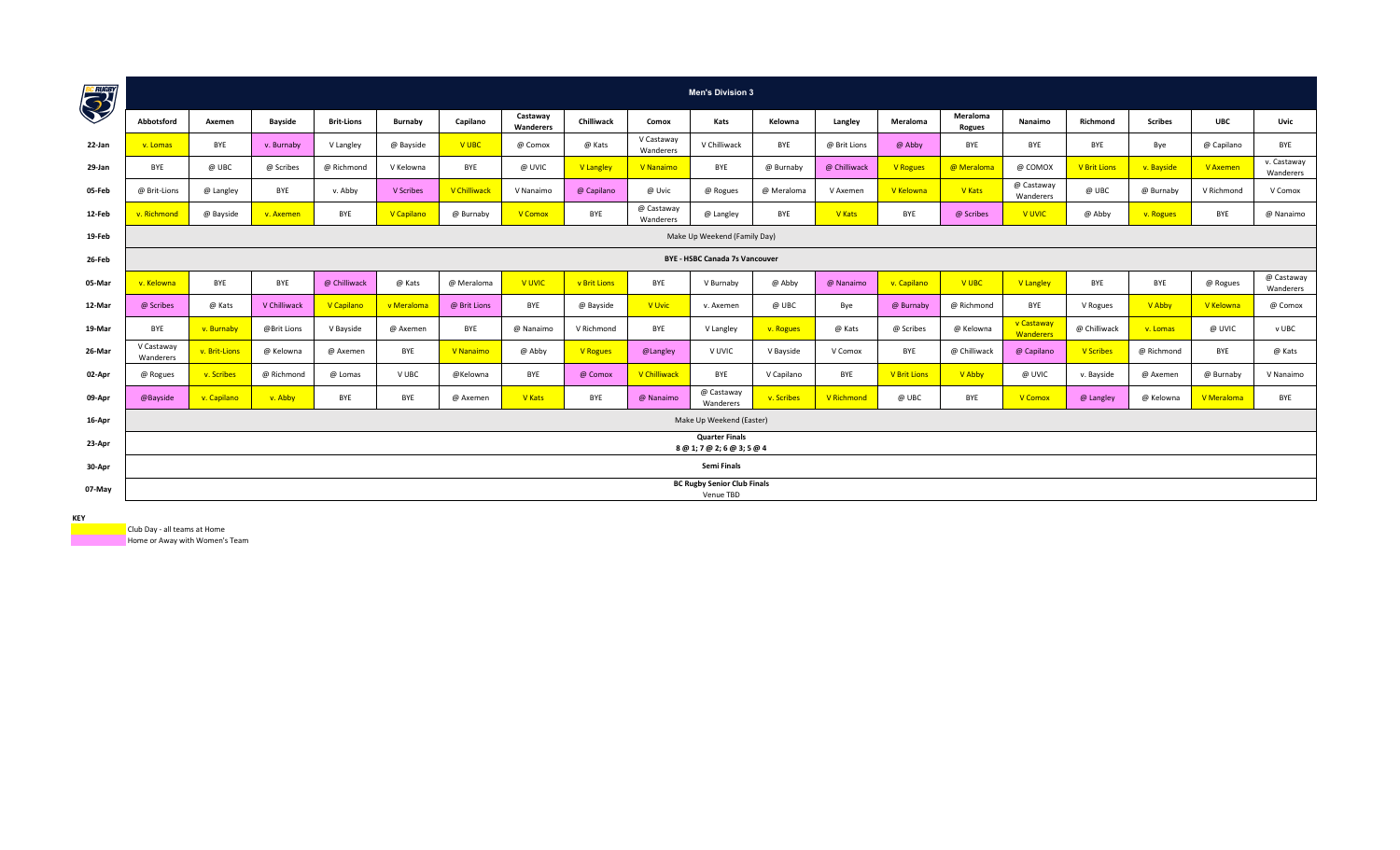|        |                                       |                              | <b>Women's Premier League</b>                          |                                 |                                 |  |  |  |  |  |  |
|--------|---------------------------------------|------------------------------|--------------------------------------------------------|---------------------------------|---------------------------------|--|--|--|--|--|--|
|        | Capilano                              | Castaway<br><b>Wanderers</b> | <b>Seattle</b>                                         | <b>Thunderbird</b>              | Westshore                       |  |  |  |  |  |  |
| 22-Jan | <b>BYE</b>                            | @ Westshore                  | @ Thunderbirds                                         | v. Seattle                      | v. Castaway<br><b>Wanderers</b> |  |  |  |  |  |  |
| 29-Jan | @ Seattle                             | <b>BYE</b>                   | V Capilano                                             | v. Westshore                    | @ Thunderbirds                  |  |  |  |  |  |  |
| 05-Feb | v Westshore                           | @ Seattle                    | V Castaway<br><b>Wanderers</b>                         | <b>BYE</b>                      | @ Capilano                      |  |  |  |  |  |  |
| 12-Feb | <b>BYE</b>                            | v. Thunderbirds              | @ Westshore                                            | @ Castaway                      | v. Seattle                      |  |  |  |  |  |  |
| 19-Feb |                                       |                              | Make Up weekend (Family Day)                           |                                 |                                 |  |  |  |  |  |  |
| 26-Feb | <b>BYE - HSBC Canada 7s Vancouver</b> |                              |                                                        |                                 |                                 |  |  |  |  |  |  |
| 05-Mar | @ Thunderbirds                        | v. Westshore                 | <b>BYE</b>                                             | v. Capilano                     | @ Castaway<br>Wanderers         |  |  |  |  |  |  |
| 12-Mar | @ Castaway<br>Wanderers               | v. Capilano                  | v. Thunderbirds                                        | @ Seattle                       | <b>BYE</b>                      |  |  |  |  |  |  |
| 19-Mar | v. Castaway<br><b>Wanderers</b>       | @ Capilano                   | <b>BYE</b>                                             | @ Westhore                      | v. Thunderbirds                 |  |  |  |  |  |  |
| 26-Mar | v. Seattle                            | @ Thunderbirds               | @ Capilano                                             | v. Castaway<br><b>Wanderers</b> | <b>BYE</b>                      |  |  |  |  |  |  |
| 02-Apr | @ Westshore                           | v. Seattle                   | @ Castaway<br>Wanderers                                | <b>BYE</b>                      | v. Capilano                     |  |  |  |  |  |  |
| 09-Apr | v. Thunderbirds                       | <b>BYE</b>                   | v. Westshore                                           | @ Capilano                      | @ Seattle                       |  |  |  |  |  |  |
| 16-Apr |                                       |                              | Make Up weekend (Easter)                               |                                 |                                 |  |  |  |  |  |  |
| 23-Apr |                                       |                              | <b>Quarter Final</b><br>5 @ 4; Byes for 1, 2, & 3      |                                 |                                 |  |  |  |  |  |  |
| 30-Apr |                                       |                              | <b>Semi Finals</b><br>QF Winner @ 1; 3 @ 2             |                                 |                                 |  |  |  |  |  |  |
| 07-May |                                       |                              | <b>BC Rugby Senior Club Finals</b><br><b>Venue TBD</b> |                                 |                                 |  |  |  |  |  |  |